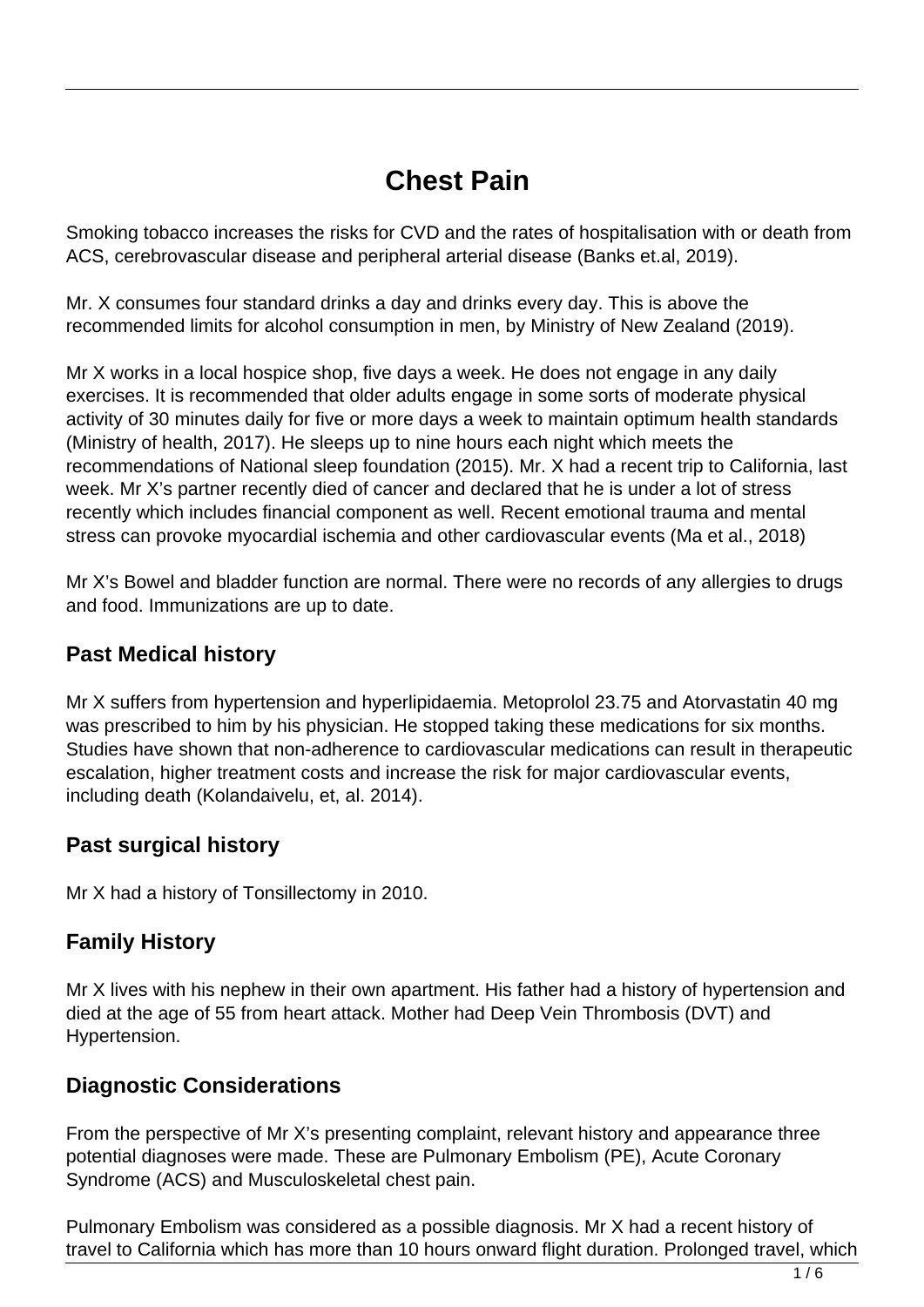may include long hours of travel in car or aircraft, increases the risk of developing blood clots. These blood clots that originate in deep veins of the pelvis, thighs, legs and occasionally in arms, may get dislodged and travel through the bloodstream and lodges in the lung, causing PE (Bartholomew & Evans, 2019). Again, chest pain and shortness of breath are more frequently observed in patients with PE (Morrone & Morrone, 2018). Mr X presented to ED with chest pain and mild shortness of breath.

Another possible differential diagnosis is ACS. In most patients with ACS, chest pain is commonly seen as a presenting complaint. (Barstow et al., 2017). Mr X's chief complaint was chest pain. Patients with a chronic history of Hypertension, hyperlipidaemia and advanced age, are at higher risk for ACS, due to atherosclerosis. (Singh et al., 2019). Mr X is 64 years old, with a long-standing history of the above-mentioned risk factors.

Chest pain of Musculoskeletal origin has an estimate of the prevalence of 6.2% in Emergency departments (Winzenberg, et, al. 2015). Strenuous physical activities, that requires the use of muscles of the chest wall can lead to muscle soreness (Aroesty et al., 2018). Mr X was shifting to a new house this morning and reported that he had lifted household items. There is a chance that he has strained his chest muscle, which may have caused the chest pain.

## **Physical Examination**

#### **Vital signs**

Vital signs were obtained at triage, which showed a temperature of 36 degree celsius, an oxygen saturation of 95 percentage, a respiratory rate of 24 breaths per minute, heart rate of 110 beats per minute and blood pressure of 195/125 mm hg. Evidences prove that High blood pressure is one of the important causative factors for cardiovascular disease with substantial prevalence of exposure (Fuchs & Whelton, 2020).

#### **Review of Systems**

General: Patient is alert, oriented. Mr X is well-groomed and maintained good hygiene. The patient looked highly anxious and frightened.

Head, Eyes, Ear, Nose and Throat: The Patient reported dizziness. He denied any headache

and earache. No visual changes or blurred vision noted. Denies discharges from ear, nose and eyes. No problems with teeth and mouth.

Respiratory: Patient is mildly short of breath, with a respiratory rate of 24 breaths per minute. Dyspnoea is usually seen in patients with Myocardial infarction, Acute coronary syndromes and cardiogenic shock as result of low cardiac output (Berliner et al., 2016). No tracheal tug and use of accessory muscles noted. No intercostal, subcoastal and supra clavicular retractions. Trachea stayed midline. Resonant sound heard on percussion of anterior and posterior chest. Good air entry noted bilaterally. No adventitious breath sounds heard. No cough reported.

Cardiovascular system: Patient reported central chest pain, radiating to neck, jaw and back of the left shoulder. He scored 8 for the chest pain and described it as sharp and intense. He has also reported mild shortness of breath and dizziness. Chest pain or pain in other body parts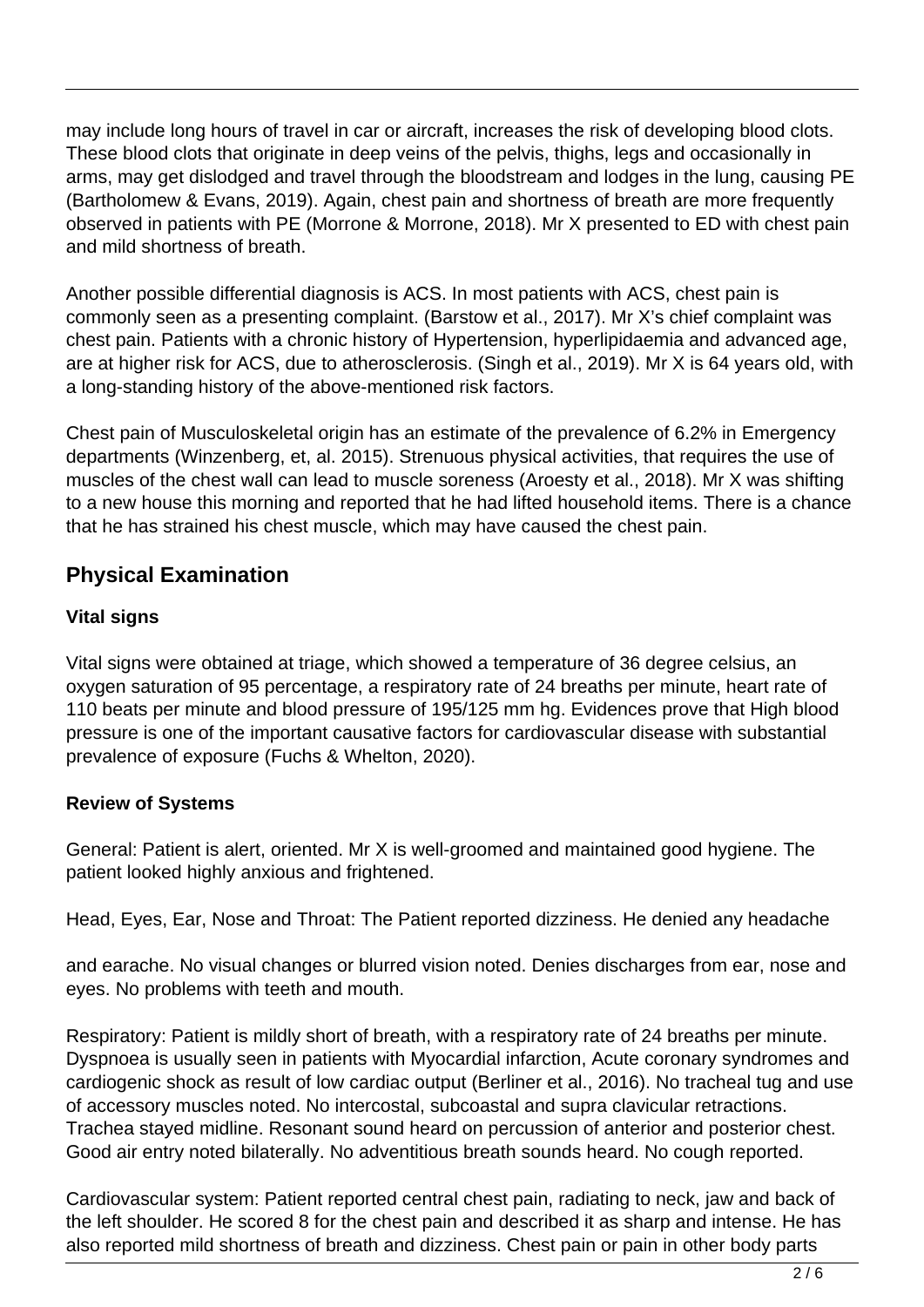such as jaw, neck and shoulder, along with dizziness, breathlessness and sweating is evident in acute coronary syndrome. (Best Practice Journal, 2015)

Mr X was diaphoretic with cold, clammy and moist skin. Dizziness was also reported. Dizziness occurs as a result of cerebral hypoperfusion and is often associated with activation of the sympathetic nervous system which causes palpitation and diaphoresis. (Maja Susanto, 2014)

No central or peripheral cyanosis observed. No scars, oedema or varicose veins noted on bilateral limbs. Good hair distribution was noted bilaterally in the lower limbs. Patients with peripheral arterial disease in the lower extremities, would experience hair loss in lower limbs due to reduced blood flow, resulting from atherosclerosis (McDivitt et al., 2019). Capillary refill of 2 seconds noted. No splinter haemorrhage or clubbing of nailbeds noted. Palmar crease is slightly darker, bilaterally. Radial, brachial, popliteal, tibial and dorsalis pedis pulses were palpable and symmetric. Pulse was fast-paced.

Heart sounds were auscultated and a diminished S1 sound was heard. Weak ventricular contraction resulting from myocardial ischemia produces diminished S1 sound (Bickley et al., 2017).

Carotid arteries were palpated and auscultated and were normal.

Musculoskeletal system: Normal range of motion were observed. No stiffness reported. No change in severity of pain was reported on palpation of chest, shoulder and arms.

## **Differential Diagnoses**

Three differential diagnoses were identified based on clinical examination on the patient. These are PE, ACS and Musculoskeletal chest pain.

Pulmonary embolism produces symptoms like chest pain of sudden onset, sharp in nature and sometimes worsens on inhaling and exhaling, in 65% of patients. Dyspnoea is seen in 20% of patients, while tachycardia is seen in less than 45% of patients. (Marc Righini, 2017). Mr. X had chest pain, which was sharp and intense, mild shortness of breath, and tachycardia, when presented to ED.

Acute coronary syndrome was another possible diagnosis, which can be life-threatening. Patients with ACS can show either typical and atypical symptoms. Typical symptoms of ACS include chest pain, chest pressure or tightness, chest discomfort and pain radiating to neck, jaw, shoulder or arms. Some patients experience atypical symptoms such as dyspnoea, pain in abdomen, nausea, vomiting or syncope. (Cervellin.G & Rastelli.G, 2016.) A study was conducted on 736 patients who presented to four ED's between 2011 and 2013, to investigate sensitivity, specificity and gender differences in symptoms of ACS. Results revealed that chest pressure, chest discomfort, and chest pain had the highest sensitivity for ACS in both women (66%, 66%, and 67%) and men (63%, 69%, and 72%), respectively. Shortness of breath was found in 58% of female and 41% of male patients. Palpitations were found in 27% of female patients as opposed to 17% of male patients. (DeVon et al., 2014) (Holli. A. Devon, 2014). Mr. X experienced sharp and intense chest pain, radiating to other areas along with palpitation and mild shortness of breath.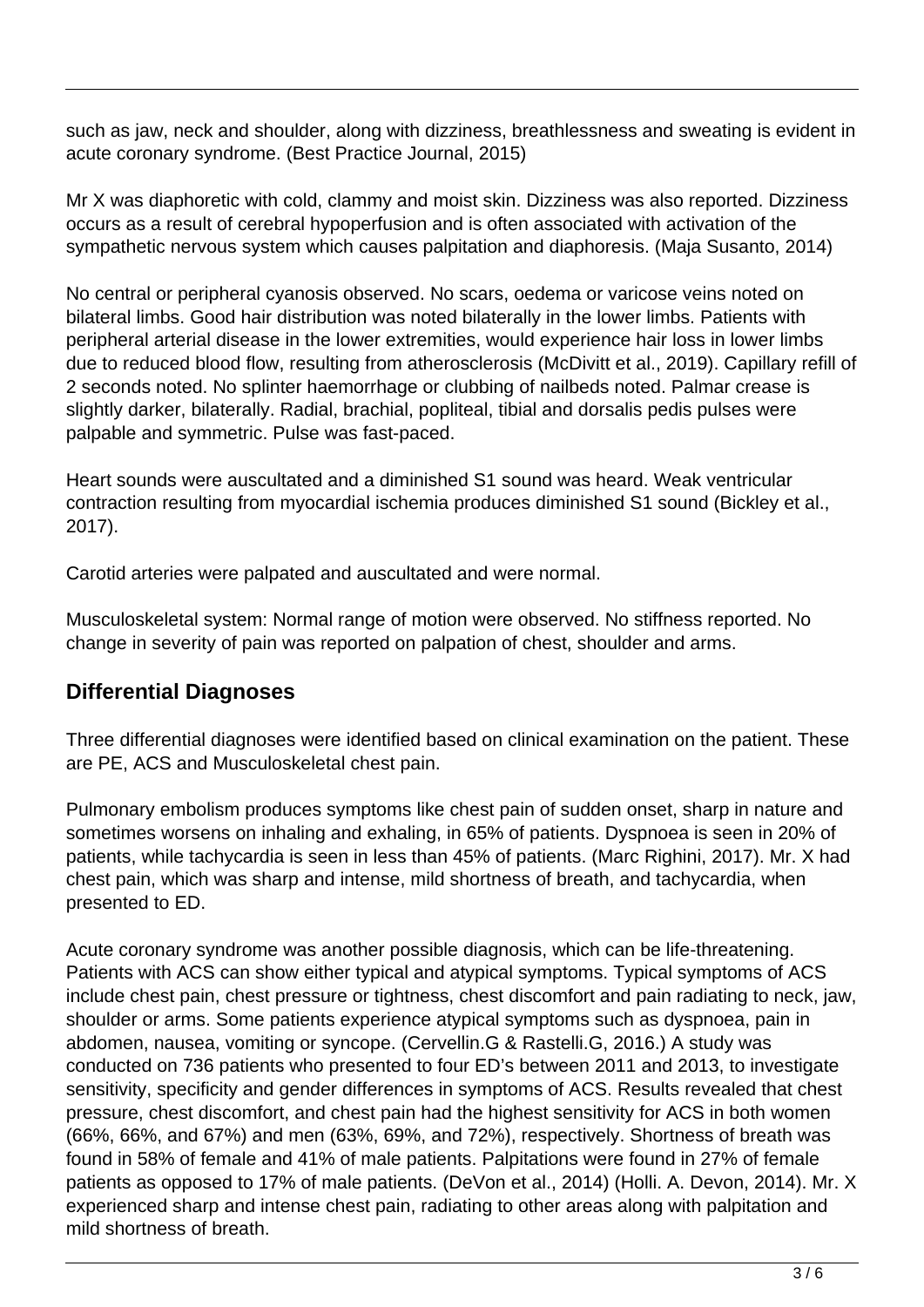Musculoskeletal chest pain was suspected on Mr X as he reported that he had been involved in lifting and shifting of heavy items in the morning. Activities like heavy lifting or shifting of heavy objects can result in trauma to the chest wall. This can cause sprain or strains to the muscles of the chest wall. (Richard N. Fogoros, 2019).

## **Diagnostic tests**

The Three diagnostic tests done to identify the cause of chest pain and formulate diagnosis were Electrocardiogram (ECG)

ECG was introduced more than 100 years ago, and it still remains as an accessible, inexpensive yet a pivotal diagnostic tool in the field of cardiology. (Boyle & Vohra, 2017) (Noel G. Boyle, 2017). ECG is extensively used as a screening tool for STEMI in ED's, as it helps in timely diagnosis in 10 minutes of patient presentation to ED and timely intervention. A cohort study was conducted in seven different ED's in the USA in 2014, to evaluate the performance of using early ECG as a screening tool to detect STEMI. This screening criteria comparatively demonstrated superior performance, with the sensitivity and specificity ranging from 65% to 97% and from 81% to 97%, respectively. (Yiadom et al., 2017) (Maame Yaa A. B. Yiadom, 2017).

Another diagnostic test considered was Troponin blood test. Troponins, mainly troponin I, T, C are a group of contractile proteins present in cardiac and skeletal muscle. In the event of injury to the cardiac muscle, cardiac troponins are released from the cardiac muscle cells to the bloodstream. Within three hours of the onset of chest pain, there will be an elevation in the levels of troponin, and continue to rise until a peak is reached, usually between 12 and 48 hours. The measurements of the troponin, when checked between six to 12 hours, were found to have nearly 100 % sensitivity. (Stark & Sharma, 2020) (Matthew Stark, 2020). High sensitivity cardiac troponin I and T tests are the latest generation biomarker tests which help in the early diagnosis of myocardial damage. (Brush, et al., 2017). Because of the fact that high sensitivity cardiac troponin I and T allows detection of very low levels of these enzymes with precision, they are regarded as Gold standard biomarkers for diagnosing Acute Myocardial damage. (Aydin Suleyman, 2019).

When a blood clot begins to breakdown, it releases D-dimer. A normal D-dimer is less than 0.50. Any value more than 0.5 is regarded as positive D-dimer. (Emily J. Bounds, 2020). In the emergency department, measurements of D-dimer are considered as important and economical tool in differential diagnosis of acute chest pain which includes life threatening conditions such as PE, AMI and Aortic dissection. (Kathrin Hahne, 2014). A study was conducted to identify the ability of D-dimer to rule out the diagnosis of PE on 1585 patients, who presented with symptoms of PE in various outpatients and emergency departments. Results indicated that a negative D-dimer tests are excellent at ruling out PE and determining people without PE, whereas people with a raised D-dimer (false positive) people may not in fact have a PE. D-Dimer had a high sensitivity ranging between 80% to 100%, but the specificity only ranged between 23% to 63%, in diagnosing PE. (Crawford et al., 2016) (Fay Crawford, 2016).

## **Diagnostic Reasoning**

Pulmonary embolism was suspected to be a potential diagnosis. Mr X had a history of a recent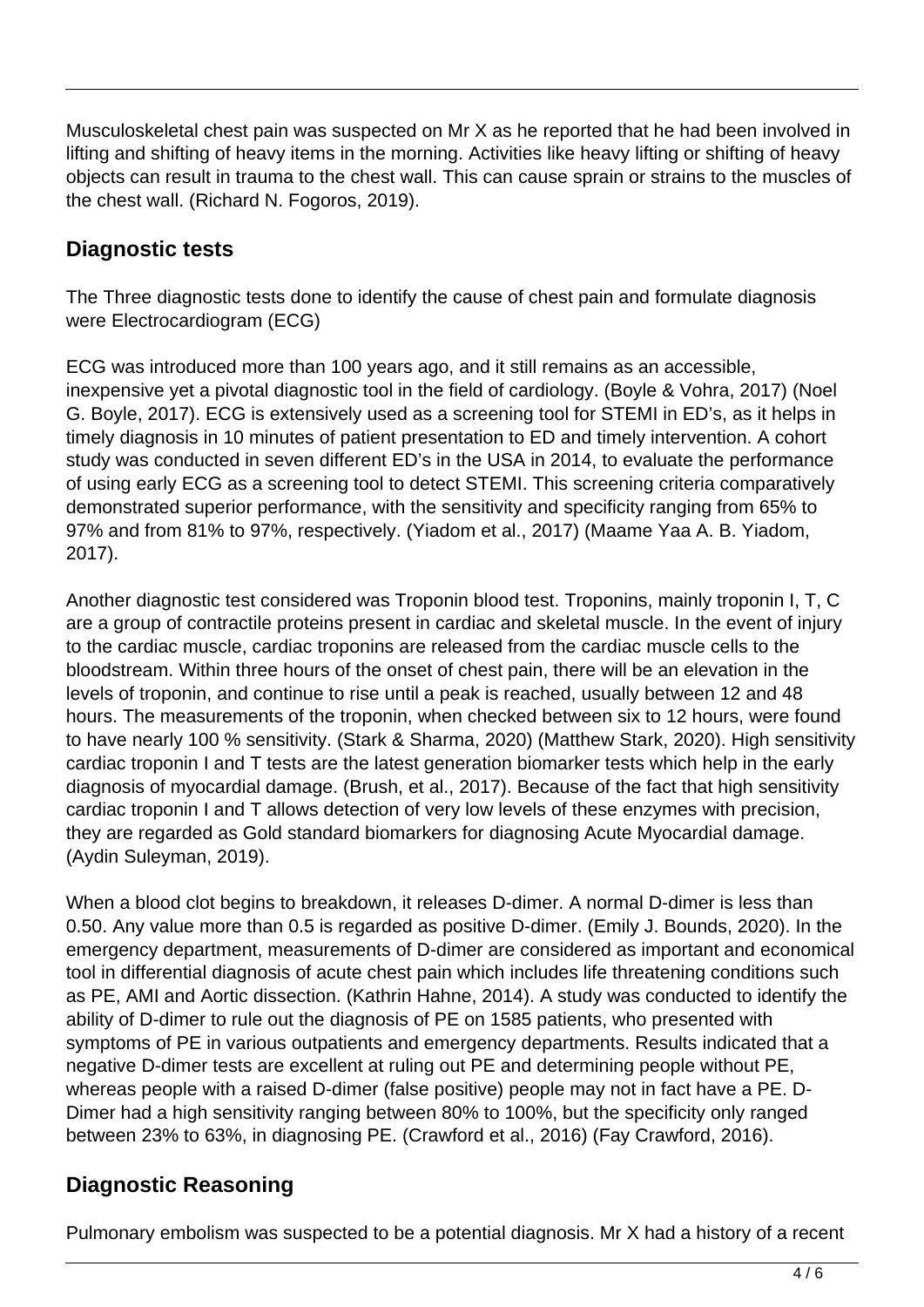trip to California, a week ago. Long-distance flights increase the risk of venous thromboembolism (VTE) (Almotairi, 2017). Flights of duration more than eight hours and presence of risk factors such as advanced age, obesity, limited mobility increases chances for a thromboembolic event (Naouri et al., 2016). Considering factors such as advanced age, obesity, limited mobility and maternal history of DVT, PE was included in the differential diagnosis.

VTE is a condition in which a blood clot develops in a vein. DVT and PE are subsets of venous thromboembolism. DVT occurs when a clot forms in deep veins of lower legs, thigh, hip and occasionally in arms. When a clot breaks off, it travels through the venous supply to reach the right chambers of the heart and goes into the lungs to form a life-threatening blockage in arteries of the lungs, which is known as Pulmonary embolism. (Centers for Disease Control and Prevention, 2020). Upon lodgement into the pulmonary arterial system, PE causes hypoxemia and gas exchange abnormalities. Physiological mechanisms involved in hypoxemia include ventilation-perfusion mismatch and shunt. Cardiac output and blood flow are redistributed from obstructed areas of pulmonary vascular bed to the uninvolved areas resulting in disparity in the ratio of ventilation to perfusion in lung compartments. In pulmonary shunt, alveoli are perfused but poorly ventilated. Blood flowing past this alveolus is deficient in oxygen and returns to the heart to mix with oxygenated blood. The total oxygen concentration in the arterial blood is greatly reduced as a result of this mixture producing hypoxemia (Turetz et al., 2018).

Patients with PE shows essential symptoms such as shortness of breath, blue lips and nails, syncope and haemoptysis. (Madsen & Hess, 2016). Mr X had mild shortness of breath, but his oxygen saturation was 95% on room air. Lips were pink and capillary refill was less than two seconds. No varicose veins detected. Hair was evenly distributed bilaterally in limbs. There was no haemoptysis. Mr X did not have a previous history of PE, DVT and recent surgeries. D-Dimer was tested for this patient and was negative. A negative D-dimer can be used to safely rule out PE, as it has a high level of sensitivity. (Harringa et al., 2017). It is highly recommended to avoid imaging studies like a CT scan or pulmonary angiography on patients with negative D-Dimer results, considering the radiation exposure and cost. (Francis et al., 2019). No imaging studies were done for this patient. Based on clinical presentation, physical examination and a negative D-Dimer result, PE was excluded.

Acute coronary syndrome was considered as another potential diagnosis. Factors like obesity, hyperlipidaemia and hypertension increase the incidence of ACS in elderly patients. (Ahmed A Reda, 2018). Mr X is in his sixties with a history of Hypertension, Hyperlipidaemia and Obesity. Chest pain accompanied along with symptoms like diaphoresis, vomiting, pain radiating to arms and increased pain on exertion are consistently seen in Acute coronary syndromes. (Dezman et al., 2017) (Zachary DW Dezman, 2017). Mr X had chest pain, radiating to neck, jaw, left arm and diaphoresis.

ACS includes a broad range of clinical conditions such as ST-segment elevation Myocardial infarction (STEMI), NSTEMI and Unstable Angina and is associated with sudden, reduced blood flow to the heart. When there is a prolonged loss or reduction in blood supply to the myocardium, it results in myocardial ischemia. This leads to the death of myocardium, which is known as Myocardial infarction. The reduction in blood supply is caused either, by a rupture or erosion of an atherosclerotic plaque. This disruption of the plaque triggers thrombosis with platelet activation and aggregation. Thrombosis consequently occludes the coronary artery and results in ischemia of the myocardium. (Kendall, 2018).